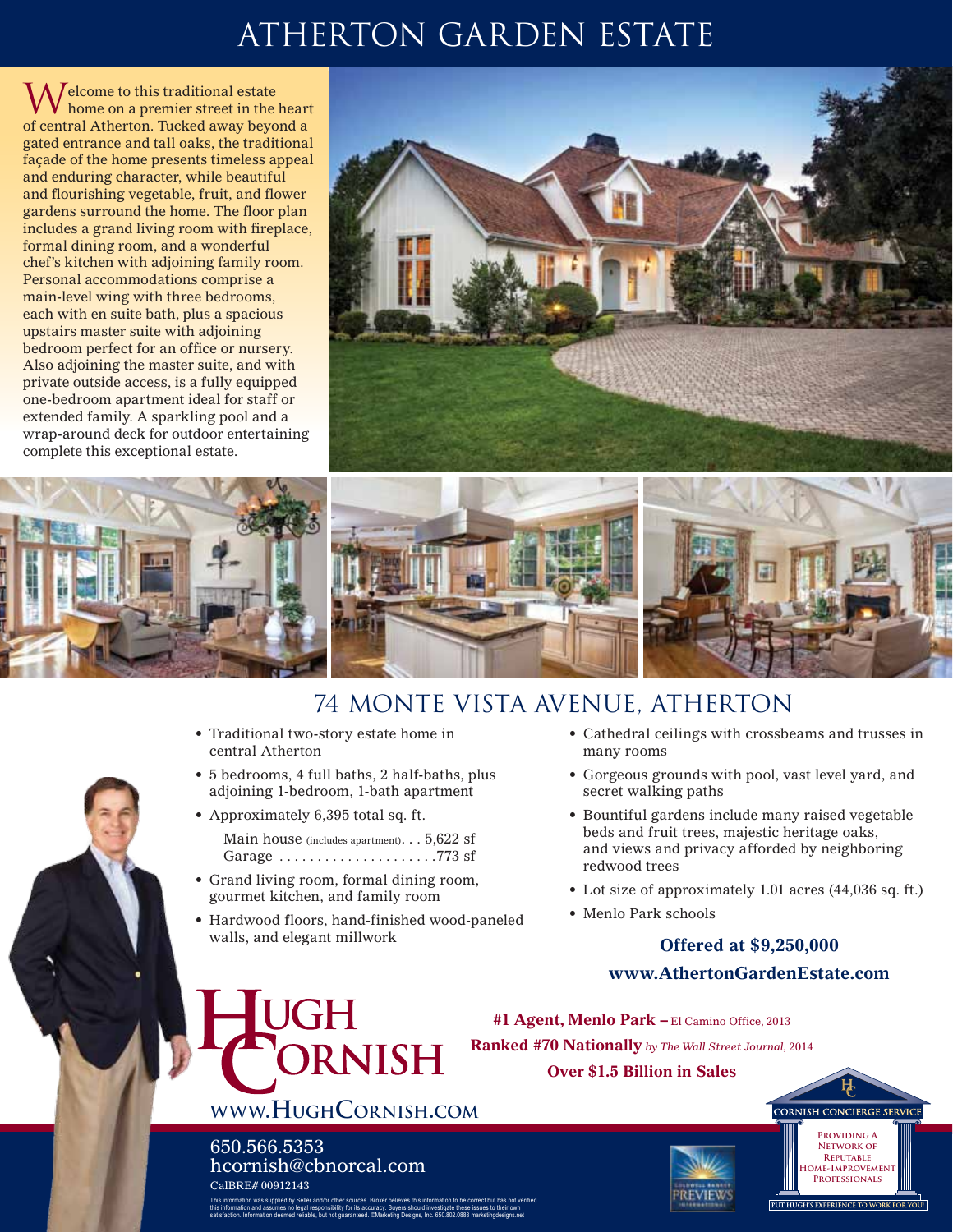## **74 Monte Vista Avenue Atherton**

## *Public Rooms*

#### **Entrance**

 Towering heritage oak trees and a gated entrance to a paver stone motor court provide privacy from the street; an ivy-covered wall outlines the garage doors and espaliered vines frame a front wall adjacent to the classic portico; dormer windows and wide stone steps enhance the traditional styling

#### **Foyer**

- The arched front door, flanked by true divided light windows, opens to an inviting two-story foyer, which introduces oak hardwood floors that continue into the public rooms; walls are paneled and hand-finished with a subtle antiqued finish; a matching effect finishes the doors, all millwork, and even the curtain rods and rings throughout the home
- Just down the hallway, a powder room with pedestal sink serves the main living areas
- Rising to the upper level is a gracious staircase with white balustrades, oak handrail, and oak steps with center carpet and brass rails

#### **Living Room**

- Grand, open room and further expanded by a towering cathedral ceiling with an elaborate array of crossbeams and trusses punctuated with spot lighting and a fan; a true divided light picture window with transoms overlooks the side gardens and two sets of matching French doors open to the rear deck
- A focal-point, wood-burning fireplace is outlined in black granite and a wooden mantelpiece hand-carved by a Romanian artisan

#### **Dining Room**

 Double French doors open from the foyer to the formal dining room, which has a tall coved ceiling and classic iron chandelier; an expansive window with transom, all with true divided lights, overlooks the front gardens

#### **Family Room & Casual Dining Area**

- Double French doors in the foyer open to the spacious family room, fully connecting to a casual dining area and the chef's kitchen; a towering cathedral ceiling unifies the rooms, all with crossbeams and trusses
- Expansive true divided light French doors, matching windows, and transoms open to the rear deck; floor-to-ceiling corner library shelves flank one side while the other side has a corner cabinet with built-in media space
- A wood-burning fireplace is surrounded in natural stone and a chandelier defines a large casual dining area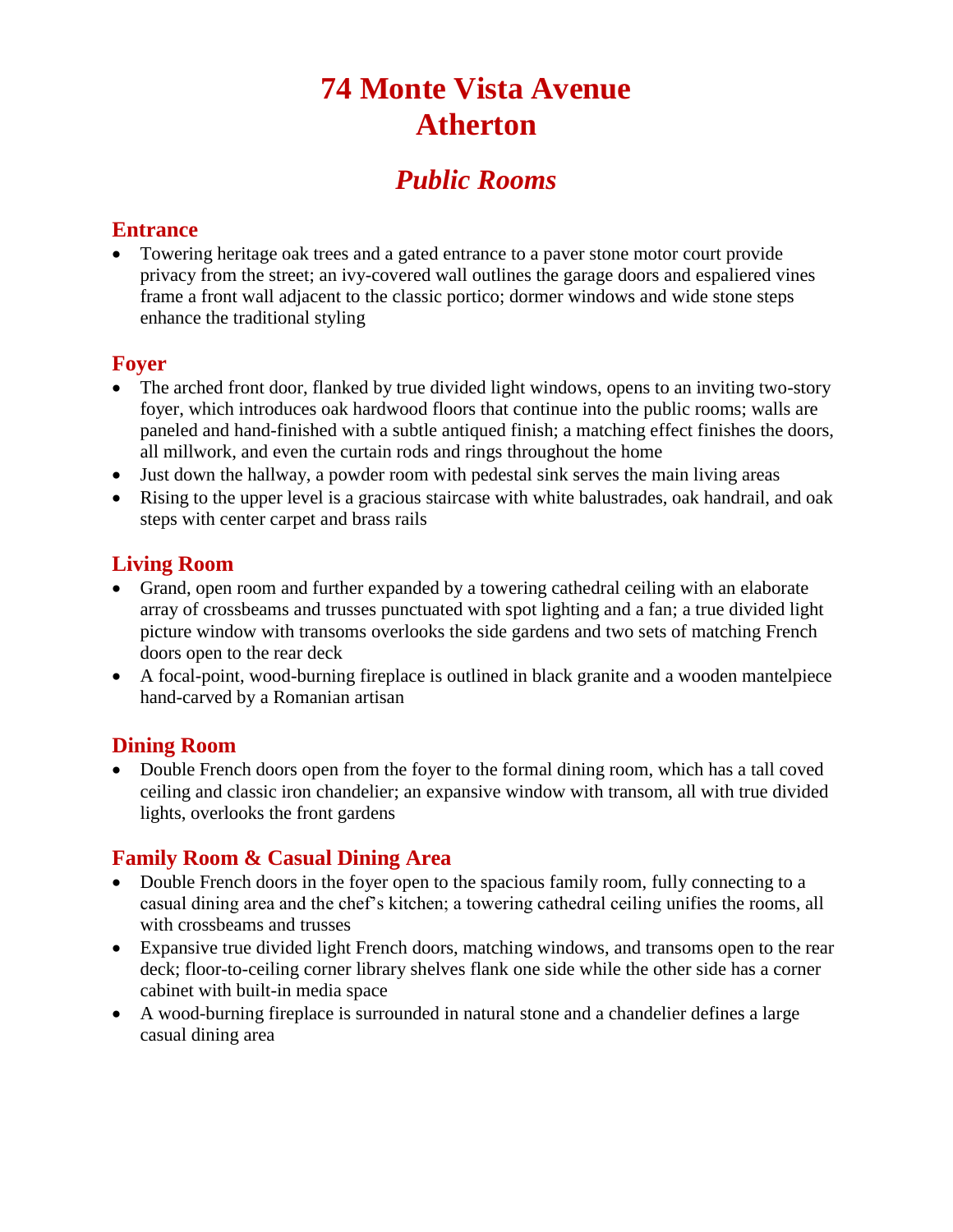#### **Kitchen**

- A skylight adorns the cathedral ceiling with crossbeams and trusses above a large island with granite countertop and integrated brass towel bar on three sides; on the perimeter, custom oak cabinetry is topped in Corian with tiled backsplashes; a deep bay window, with views of the rear grounds, is positioned above the sink
- Breakfast bar seating is incorporated into a peninsula counter and a walk-in pantry provides abundant storage space
- A large barbecue with ceramic briquettes and rotisserie is surrounded entirely in tile and set beneath a commercial-quality vent hood

#### **Appliances**

 All stainless steel, including: Wolf gas cooktop with 4 burners and griddle; 2 Thermador ovens; Miele microwave; Miele dishwasher; Miele espresso center; Miele refrigerator; apron sink with instant hot water

## *Personal Accommodations*

#### **Bedroom Suites 1 & 2 (main level)**

- These two carpeted suites are connected by a shared walk-in closet with wall of customized space (currently used for office functionality) concealed with mirrored sliding doors
- Bedroom 1 has a wall of custom cabinetry with integrated media area and a Dutch door to the rear garden; bedroom 2 also has an outside entrance plus a fully mirrored wall with integrated door to a walk-in closet
- Each bedroom has an en suite tiled bath, one with shower and outside entrance to the pool and one with tub and overhead shower

#### **Bedroom Suite 3 (main level)**

• Perfect as a guest suite with carpet, large closet with mirrored doors, and en suite bath with glazed tile floor and single-sink vanity plus tub with overhead shower surrounded in tile and enclosed with glass doors

#### **Master Bedroom Suite (upper level)**

- Preceding the master suite at the top of the stairs is a spacious landing area with skylight and ceiling fan; the bedroom has oak hardwood floors and a cathedral ceiling with crossbeams and trusses plus a fan and spot lighting; double French doors with true divided lights open to a private balcony
- A gas-log fireplace with cast stone mantelpiece is flanked by concealed closet space
- A large dressing room, with custom built-ins, plus a walk-in closet adjoins the master bath, bedroom 5, and the apartment
- The master bath is finished in marble and has two separate vanities, a heated towel bar, heated floors, whirlpool tub, steam shower for 2, and a private commode room

#### **Bedroom 5 (upper level)**

 Adjoining the master suite, this flexible room is ideal for a nursery or office; features include built-in cabinetry and wardrobe space plus a staircase to walk-in attic storage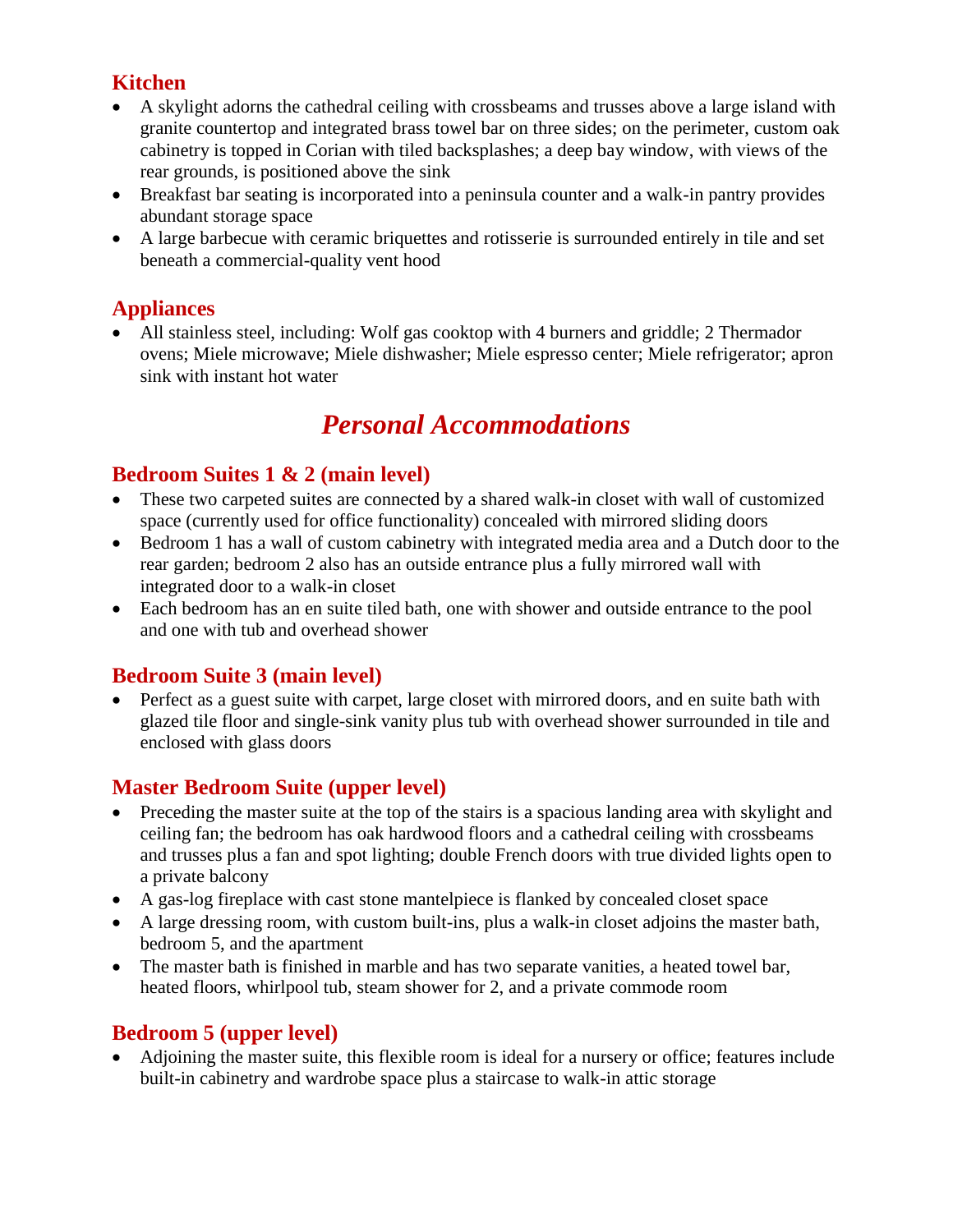#### **Apartment**

- Accessed from the master dressing room or an outside staircase beside the garage; hardwood floors extend throughout
- The living/dining area has a tall vaulted ceiling with fan, gas-log fireplace, and loft; the open kitchen, with butcher-block island bar, has white cabinetry topped in tile, a GE electric range and microwave plus a GE refrigerator
- The bedroom has a cathedral ceiling with fan and a double-door closet plus generous storage areas; the tiled bathroom has a tub with overhead shower; also featured are laundry hookups for a stacked washer and dryer

## *Other Features*

- Large laundry room with sink and abundant cabinetry
- Security alarm
- Two zones of heat plus air conditioning on the upper level
- Attached 3-car garage with 2 entire walls of built-in cabinetry plus a half-bath

## *Grounds*

- Electronic gated entrance
- Pool with automatic cover
- Level lawn on the side and rear of the home along with secret walking paths tucked behind tall perimeter trees and hedges
- Entered through rose-covered arbors is a tremendous fruit and vegetable/flower garden with many raised and irrigated beds and numerous fruit trees
- Huge wrap-around deck with built-in seating benches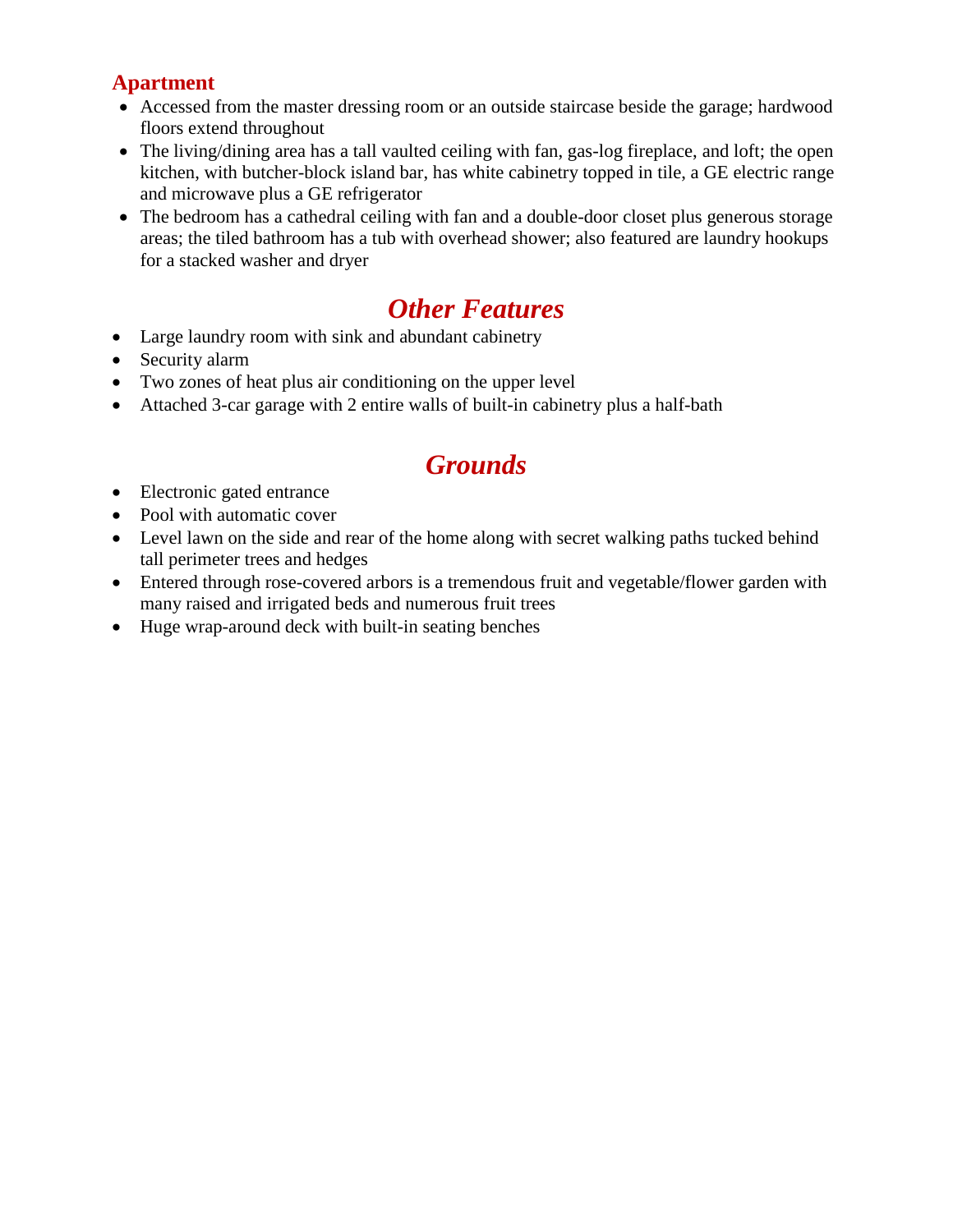

*Floor plans by Neil Reeder Real Estate Appraisal*